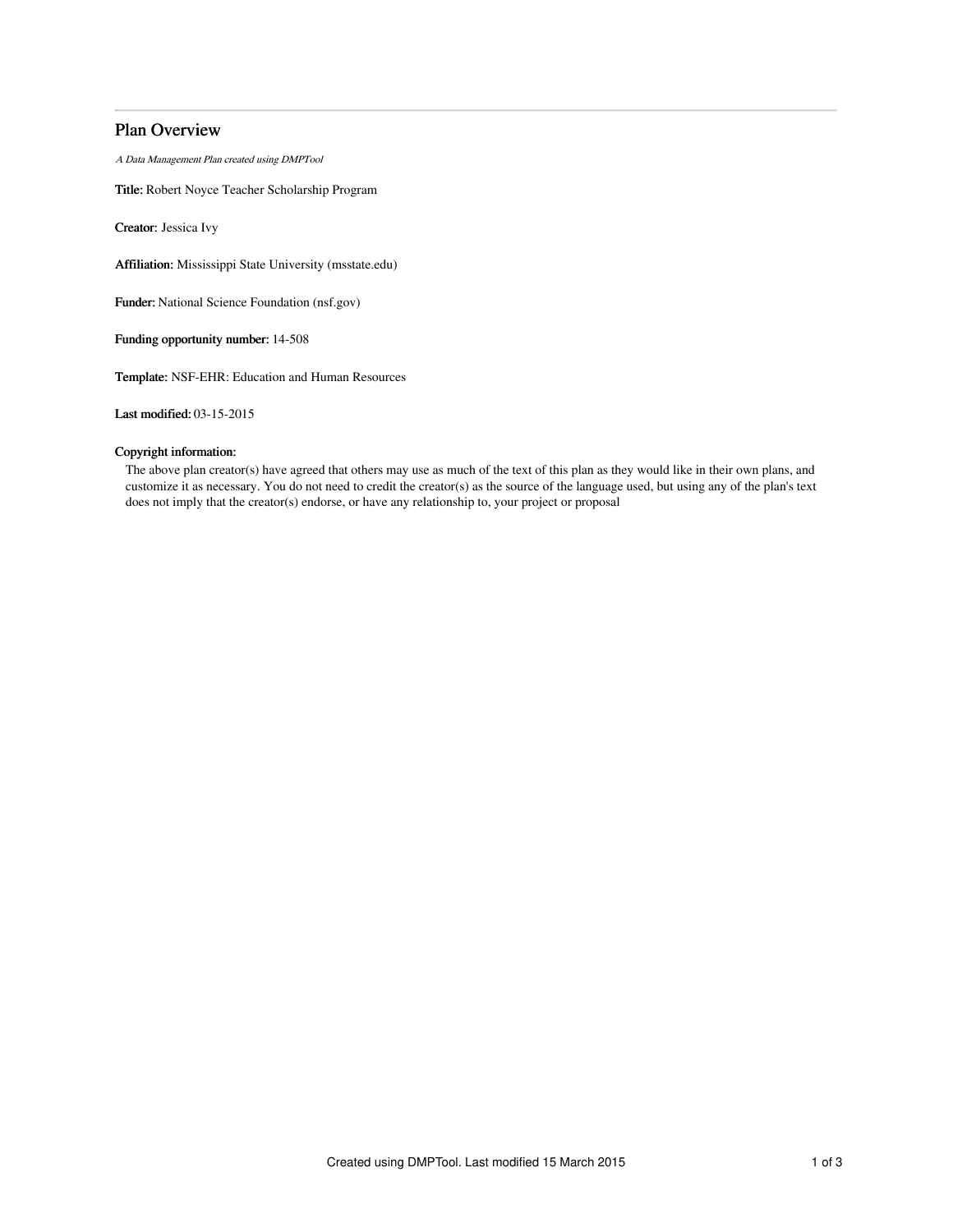## Data generated by the project

The Data Management Plan should describe the types of data, samples, physical collections, software, curriculum materials, or other materials generated by your project. Any data collection required by the program announcement should be incorporated into the proposal's Data Management Plan. For example, the management of assessment, evaluation, or monitoring data required for all projects within a given program should be addressed in the data management plan. Describe your plan for managing the data. Data generated by the project will include:

- 1. Surveys: All participants will complete evaluation forms after intervention strategies (i.e. orientation and training events). Participants will complete pre/post surveys before the first education course and after the completion of the last semester of course work. Pre surveys will include collection of demographic information. Also, participants will complete exit surveys upon completion of the educational training program. Participants who drop out of the program before completion will also complete exit surveys. Surveys will also be completed at the end of each year of the teaching service commitment, and, for Cohort 1, at the end of the first year of teaching after the service commitment ends.
- 2. Interviews: Individual interviews of teachers will be conducted at the end of the first year of teaching and each year of the service commitment, to be used in assessing program effectiveness and impacts, including community involvement. Principals from partner districts that hire NRMP Teaching Fellows will be interviewed, and NRMP partners, including representatives from Extension Services, the World Class Teaching Program, the College of Arts & Sciences, and state professional organizations will also be invited to participate in surveys.
- 3. Review of Teacher Evaluation Data: The Mississippi Teacher Evaluation System results will be reviewed and analyzed each year of the project to assist in determining teacher classroom effectiveness.
- 4. Tracking: Participants will be tracked to determine what long-term impacts, if any, the program had on their educational and career choices. The Project Director will continually track candidates through enrollment, matriculation, hiring, and retention.
- 5. The methods for tracking teacher impacts will include maintaining student information in the CISE department and a questionnaire administered yearly that will include demographic information and current employment status.
- 6. Documents: Program documents and materials produced by project staff will be reviewed for their contribution to program outcomes. Documents generated by participants during MAT-S coursework and during the first four years of teaching after graduation will be collected. These will include copies of participants' interactions using web-based social media, copies of lesson plans, copies of presentation proposals and presentations delivered by Teacher Fellows at conferences, and lesson and unit plans that are generated in collaboration or based on collaboration with Extension agents.

### Period of data retention

EHR is committed to timely and rapid data distribution. However, it recognizes that types of data can vary widely and that acceptable norms also vary by scientific discipline. It is strongly committed, however, to the underlying principle of timely access, and applicants should address how this will be met in their Data Management Plan. All data collected for this project will be retained in the CISE department for three years following the conclusion of NRMP. Institution IRB protocols will be followed. There will be no data embargo, however, any data with identifying information will not be shared with non-project personnel.

### Data format and dissemination

The Data Management Plan should describe data formats, media, and dissemination approaches that will be used to make data and metadata available to others. Policies for public access and sharing should be described, including provisions for appropriate protection of privacy, confidentiality, security, intellectual property, or other rights or requirements. Research centers and major partnerships with industry or other user communities must also address how data are to be shared and managed with partners, center members, and other major stakeholders. Data on EHR projects involving human subjects should be made available to the public subject to constraints imposed by IRB decisions. Other data, such as software, publications, and curricula, should be made available subject to intellectual property rights.

Data formats will be electronic filed (e.g., Word documents, electronic tables). Surveys will be collected electronically and documents will either be electronic documents or will be scanned. Interviews will be recorded and recordings of files will be saved electronically. Tables of teacher evaluation data will be maintained using pseudonyms.

Data about recruitment, preparation and induction, and retention strategies will be disseminated in the form of manuscripts and presentations. This dissemination will occur at state, local, regional, and national levels. In general, raw data (e.g., surveys, interviews, program and participant documents), will not be shared with non-project personnel. Individually identifiable demographic data (such as identifying a participant as teaching at the school with the lowest teacher retention rate in the southeastern United States) will not be shared, and pseudonyms will be used to ensure confidentiality. Entities interested in analyzing data can request access from the PI who will work with IRB to ensure that participant confidentiality is preserved.

### Data storage and preservation of access

#### The Data Management Plan should describe physical and cyber resources and facilities that will be used for the effective preservation and storage of research data. These can include third party facilities and repositories.

Electronic data that are preserved will be stored on password-protected university owned computers and backed up on university servers. The university maintains secure servers that back up individual computers' files on a nightly basis. The university also routine audits the security of university owned computers to ensure proper storage and security protocols are maintained.

### Additional possible data management requirements